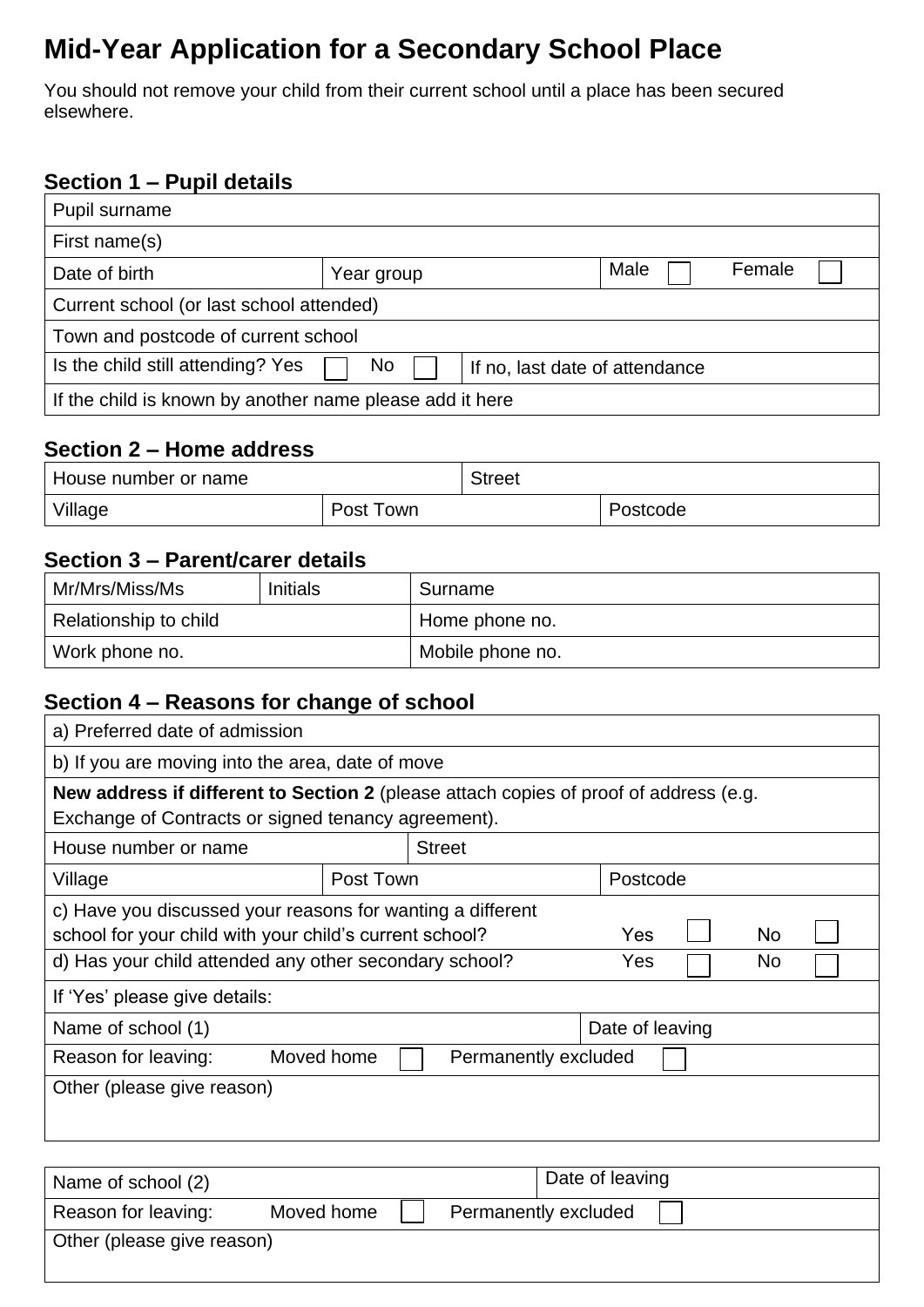### **Section 5 – Other details**

| Is your child cared for by a Local Authority or is he/she a previously looked                          | $No$ $\vert$ $\vert$ |
|--------------------------------------------------------------------------------------------------------|----------------------|
| after child?                                                                                           | Yes                  |
| Does the child have an Educational Health Care Plan                                                    | No                   |
| (previously known as a statement)?                                                                     | Yes                  |
| Are there any exceptional medical reasons why the child should specifically                            | $No$                 |
| attend this school (in accordance with the school's Admissions Policy)?                                | Yes                  |
| If 'Yes', please attach supporting evidence from the child's doctor or other health care professional. |                      |

### **Section 6 – School preference**

| Please state your preferred school in the box below). You do not have to give reasons for your |  |
|------------------------------------------------------------------------------------------------|--|
| preference. Any reasons you give should generally refer to the admissions policy.              |  |

Preferred school

Reasons

### **Section 7 – Siblings**

| If you have another child at this school please enter their details below. |               |  |
|----------------------------------------------------------------------------|---------------|--|
| Name                                                                       | Date of birth |  |

### **Section 8 – Other information**

### **Section 9 – Declaration**

I have read the notes of guidance for the completion of this form. I confirm that the information I have given is true and that I am a parent for this child.

| Signed | Date |
|--------|------|
|--------|------|

### **Please return this form directly to the school for which you are applying.**

If you would like full details on how a school uses personal data, please visit the school website. If you would like full details on how ECC uses personal data, please go to [www.essex.gov.uk/privacy](http://www.essex.gov.uk/privacy) or call 03457 430430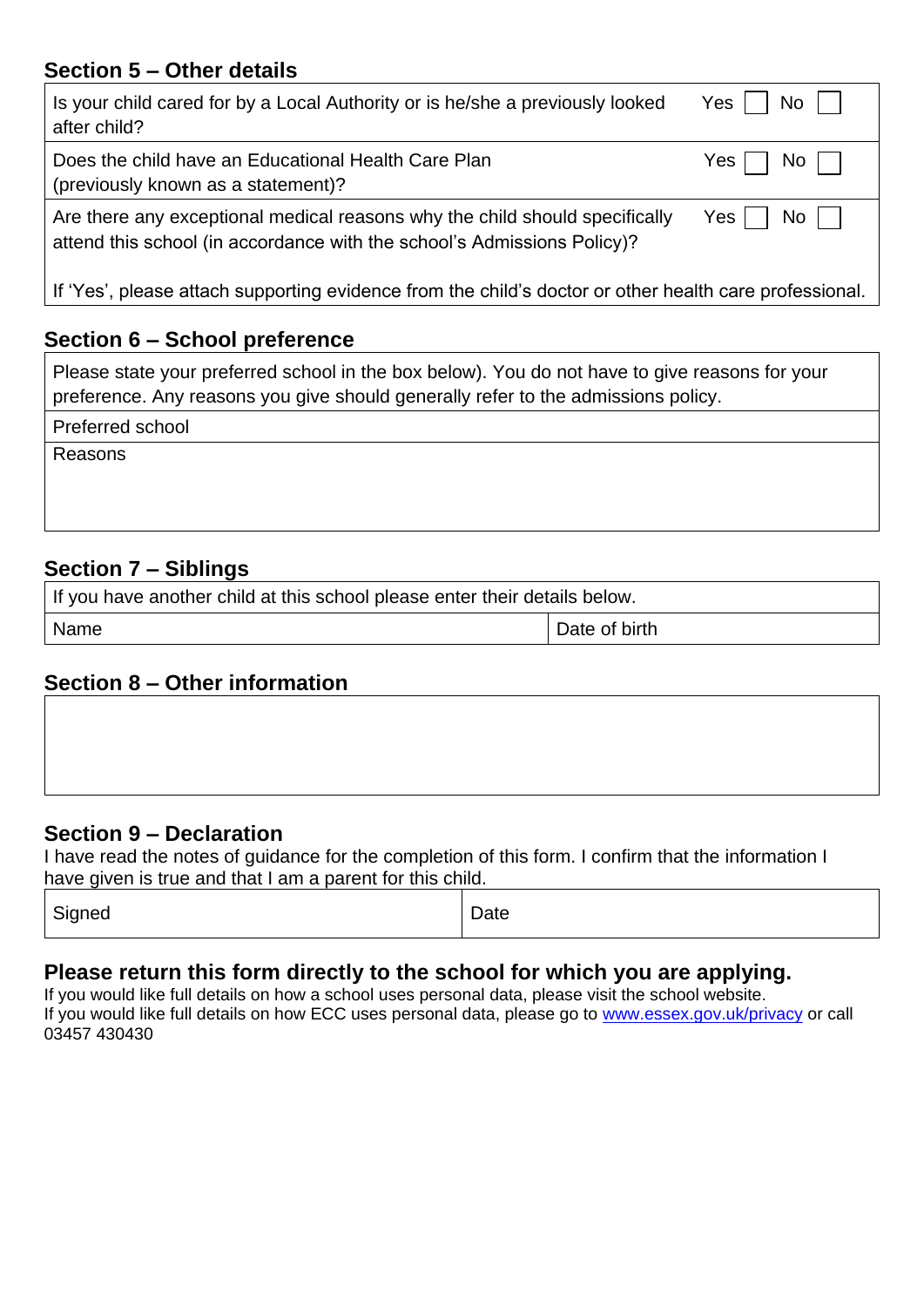|                                    | To be completed by the current / previous school only;                                                                                                                                                                                              |
|------------------------------------|-----------------------------------------------------------------------------------------------------------------------------------------------------------------------------------------------------------------------------------------------------|
|                                    | Name and position of person completing this form:                                                                                                                                                                                                   |
| Date of completion:                |                                                                                                                                                                                                                                                     |
| Student Name and date of birth:    |                                                                                                                                                                                                                                                     |
|                                    |                                                                                                                                                                                                                                                     |
|                                    | 1. Has the student named overleaf been placed in Alternative provision (AP) or the equivalent<br>within the last 2 years prior to this application or where the student's last provision was a PRU?                                                 |
| YES / NO:                          | Name of provision;                                                                                                                                                                                                                                  |
|                                    |                                                                                                                                                                                                                                                     |
|                                    | 2. Has the student had 3 or more fixed-term, behaviour related exclusions (or equivalent, e.g. a<br>short term placement at an external/internal provision), where at least 2 of the exclusions were<br>more than 1 day each, within the last year? |
| YES / NO:                          | Please provide dates if yes.                                                                                                                                                                                                                        |
|                                    | 3. Has the child been removed from the school roll / AP roll for a minimum of 1 term?                                                                                                                                                               |
| YES / NO:                          | Please give details if yes.                                                                                                                                                                                                                         |
|                                    |                                                                                                                                                                                                                                                     |
|                                    |                                                                                                                                                                                                                                                     |
|                                    | As the Parent/Carer of this child I give my consent to my child's current/previous school releasing<br>this information for the purpose of this school application.                                                                                 |
|                                    |                                                                                                                                                                                                                                                     |
| purpose of the school application. | As the pupil, I give my consent to my current/previous school releasing this information for the                                                                                                                                                    |

Child name:…………………………………………….. Signed:…………………………………….

**Parents should retain a copy of this completed form as you may need it later.**